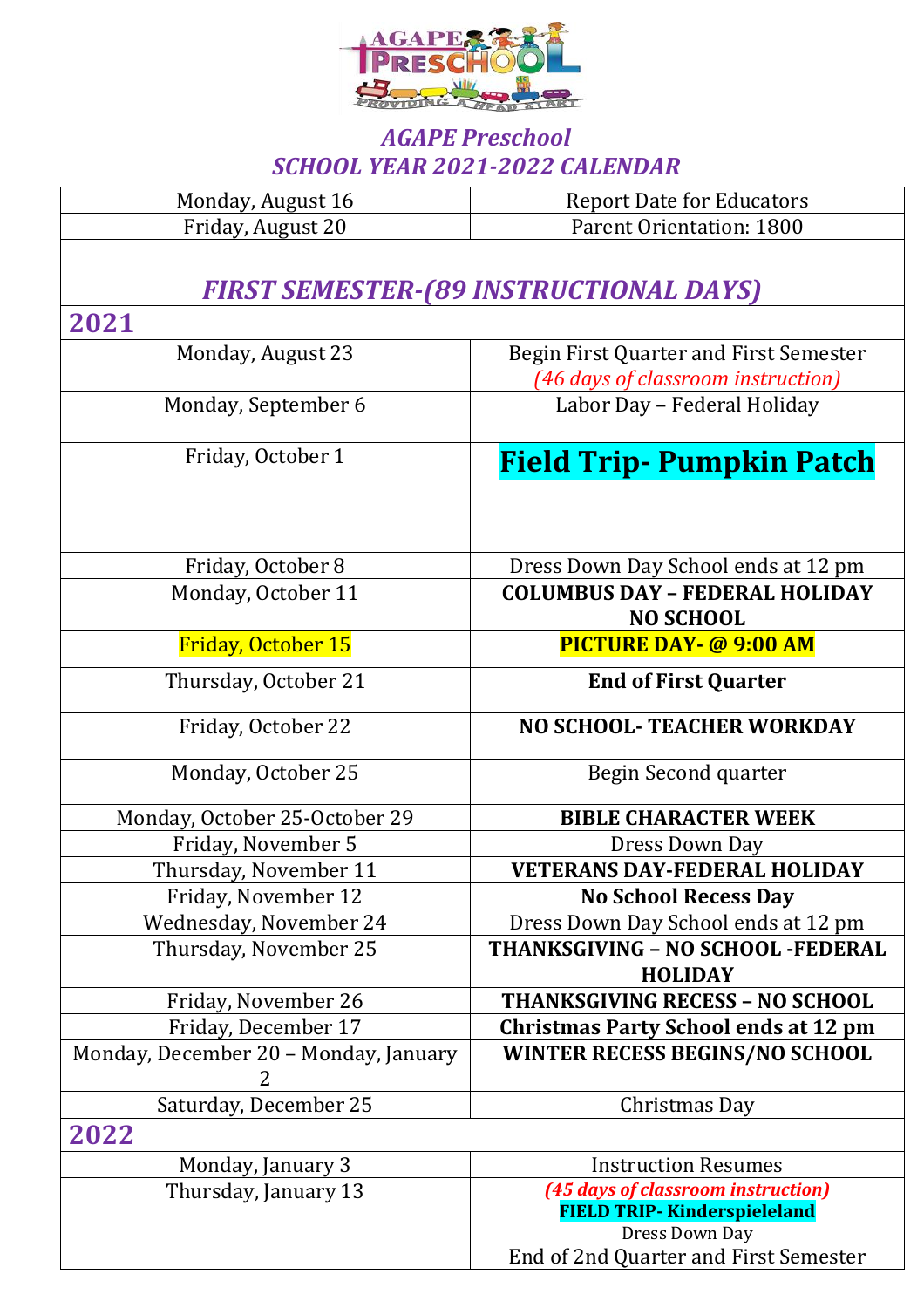

## *AGAPE Preschool SCHOOL YEAR 2021-2022 CALENDAR*

| Friday, January 14                 | <b>TEACHER WORKDAY - NO SCHOOL FOR</b><br><b>STUDENTS</b>                       |
|------------------------------------|---------------------------------------------------------------------------------|
| Monday, January 17                 | <b>Birthday of Martin Luther King, Jr.:</b><br><b>Federal Holiday NO SCHOOL</b> |
| Tuesday, January 18                | Begin Third Quarter and Second Semester<br>Dress Down Day                       |
|                                    |                                                                                 |
|                                    | <b>SECOND SEMESTER-(86 INSTRUCTIONAL DAYS)</b>                                  |
| Monday, February 21                | PRESIDENTS' DAY-FEDERAL HOLIDAY<br><b>NO-SCHOOL</b>                             |
| Tuesday, February 22               | <b>Holiday Fasching</b>                                                         |
| Friday, February 25                | Dress Down                                                                      |
| Tuesday, March 1                   | <b>Early Registration for 2022-2023 School</b><br><b>Year</b>                   |
|                                    | Dress Down                                                                      |
| Friday, March 18                   |                                                                                 |
| Thursday, March 24                 | <b>End of Third Quarter</b>                                                     |
|                                    | (45 days of classroom instruction)<br><b>FIELD TRIP Frankfurt Zoo</b>           |
|                                    | <b>Dress Down</b>                                                               |
| Friday, March 25                   | <b>NO SCHOOL - TEACHER WORKDAY</b>                                              |
| Monday, March 28 - Friday, April 1 | <b>BEGIN SPRING RECESS - NO SCHOOL FOR</b><br><b>STUDENTS</b>                   |
| Monday, April 4                    | <b>Instruction Resumes - Begin Fourth Quarter</b>                               |
| Friday, April 15                   | <b>Good Friday Student Holiday</b>                                              |
| Monday, April 18                   | No School Student Holiday                                                       |
| Monday, May 2                      | <b>Begin Registration for Summer Program</b>                                    |
|                                    | <b>Teachers Appreciation Week!!!!</b>                                           |
| Friday, May13                      | Dress Down                                                                      |
| Friday, May 27                     | No School Student Holiday                                                       |
| Monday, May 30                     | <b>MEMORIAL DAY - FEDERAL HOLIDAY</b>                                           |
| Tuesday, May 31 - Thursday, June 2 | <b>FUN WEEK - FREE DRESS DOWN</b>                                               |
| Monday, June 6                     | <b>FIELD TRIP - Holiday Park</b>                                                |
|                                    |                                                                                 |
| Tuesday, June 7                    | (45 Days of classroom instruction)                                              |
|                                    | End of Fourth Quarter and Second Semester                                       |
|                                    | <b>Last Day of School</b>                                                       |
|                                    | <b>School ends after Graduation for K4</b>                                      |